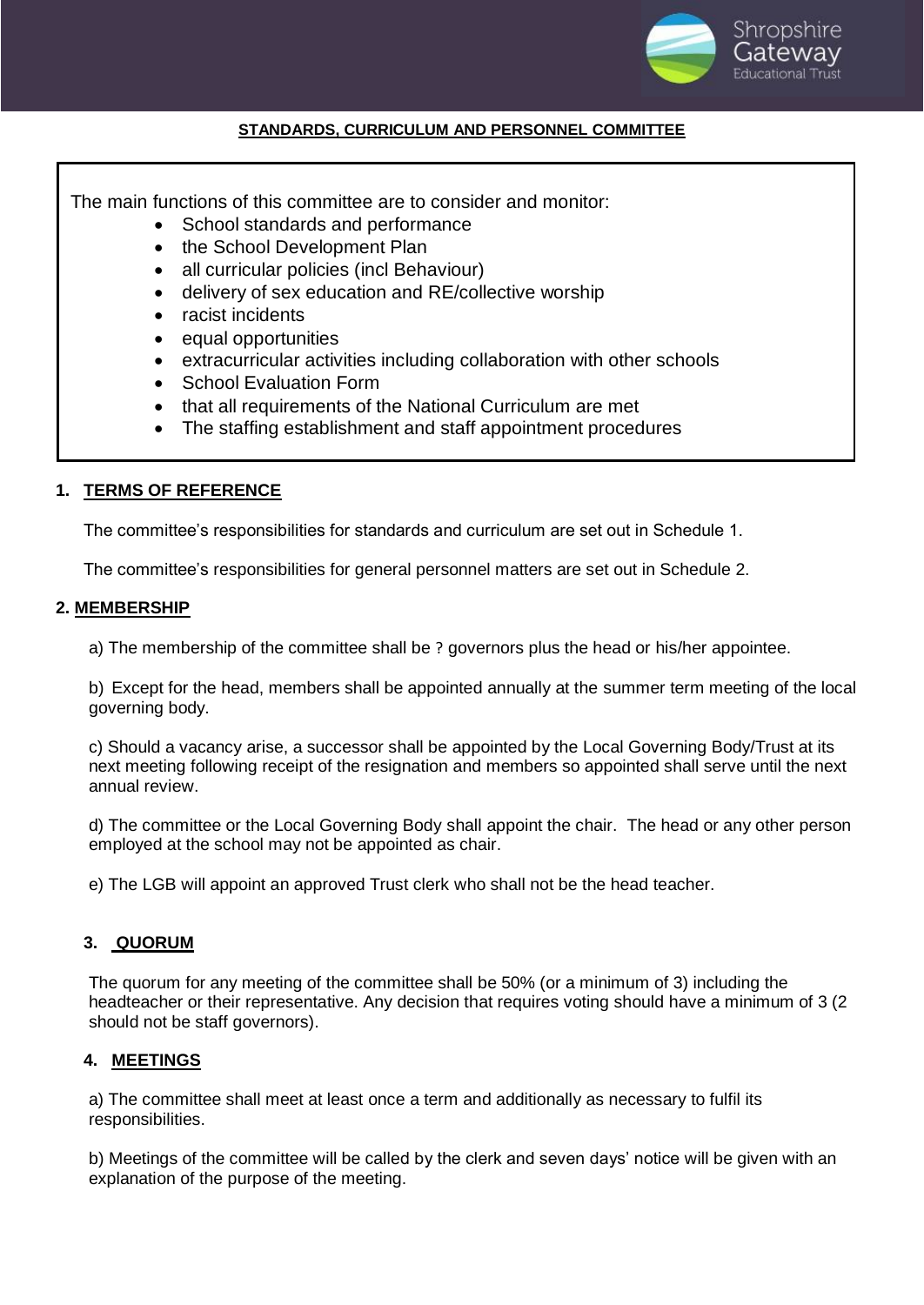

# **5. PROCEEDINGS**

a) The committee shall be conducted in accordance with the School Governance Handbook and with any other regulations, amendments or directions as may be issued from time to time.

b) Minutes shall be kept of each meeting and shall be presented to the next meeting of the committee for approval and signing. A copy of the minutes shall be submitted to the next meeting of the Local Governing Body.

c) Any recommendations shall be submitted to the next meeting of the Local Governing Body for consideration and approval.

d) The minutes shall be kept in a separate minute book.

### **SCHEDULE 1**

## **TERMS OF REFERENCE – STANDARDS AND CURRICULUM**

1. To keep under review the secular curriculum for the school and the statement of policy and to make recommendations to the Local Governing Body where necessary to ensure that the requirements of the National Curriculum and relevant legislation are met.

2. To ensure that sufficient lesson time is provided for pupils to cover the National Curriculum and to recommend to the Local Governing Body any changes required.

3. To consider and recommend the draft School Development Plan to the Local Governing Body for approval.

4. To keep under review the school's self evaluation process, and detail of the completed self evaluation form (SEF).

- 5. To consider and make recommendations to the Local Governing Body on the adoption of policies on specific subjects or aspects of the curriculum but not those related to premises.
- 6. To monitor and recommend to the LGB and Trust a written statement of general principles on discipline in the school for the guidance of head, staff, parents and others. To keep under review the use of exclusion within the school and to report on this to the LGB at least once in each academic year.

7. To recommend (to the LGB and trust) such targets as the school is required to set (where the Local Governing Body has chosen to delegate this responsibility).

7. To receive reports on the monitoring of the performance of pupils and to submit reports and recommendations to the Local Governing Body as necessary.

8. To carry out the Local Governing Body's responsibilities for the provision of assessment and other curriculum related statistics and information.

9. To provide challenge and hold the headteacher and other senior leaders to account for improving the quality of teaching, pupils' achievement and pupils' behviour and safety.

10. To ensure that the school's curriculum is compatible with the principles of equal opportunity and to monitor the school's provision under the Disability Discrimination Act**.** To monitor the recording of equality incidents, to make recommendations to the LGB and to submit a report each year on such incidents to the autumn term meeting of the LGB.